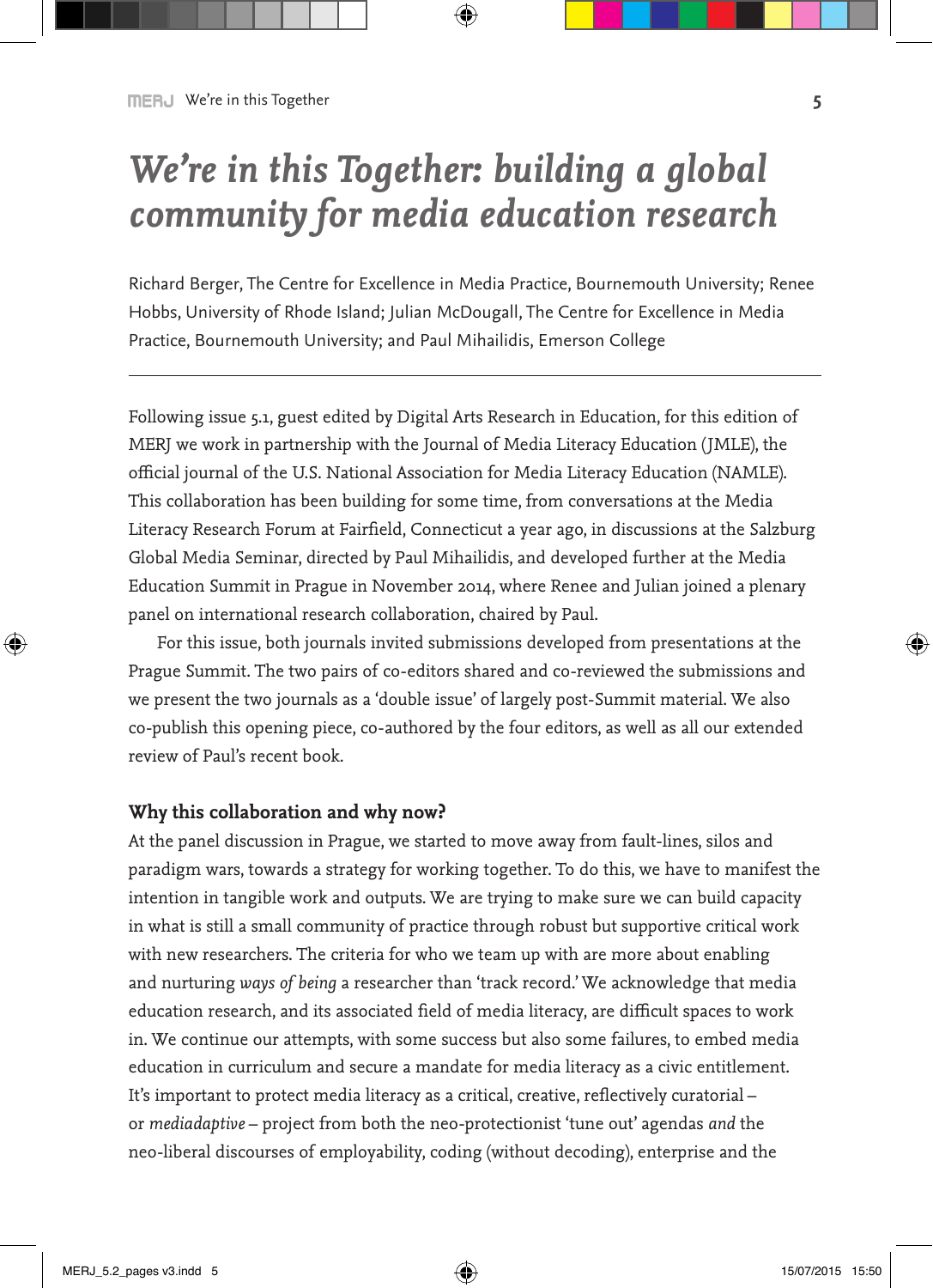corruption for profit of potentially democratic third-space networks.

## **Facing the Challenges**

In the UK context, media education has been struggling recently after a long period of growth. Most certainly there is trouble ahead as a reactionary political administration strives to essentialise the educational curriculum and research landscape around STEM. Media education sits precariously on the hostile border territories between Arts and Humanities. We can plead for STEAM (with *Arts* added, as Prague keynote speaker and guest editor of the last MERJ, Andrew Burn, argues) but who is listening?

In the US, the "No Child Left Behind" testing madness continues along with momentum for educational technology in K-12 school. Technology companies and venture capitalists see educational technology as the next frontier. We see relentless momentum in many communities, as iPads, apps and 1:1 classrooms are all the rage even though television continues to be the primary technology used in the home, with children ages 2 - 11 spending 22 hours a week watching television as compared to 5 hours a week using the Internet on a computer (AdWeek, 2015). The gap between home and school uses of media and technology reflects the fragmentation of positions within the domain of *digital literacy*, a phenomenon that may diminish media literacy's traditional dual emphasis on critical analysis and student media production. American media literacy educators worry that the appetite for social media and user-generated content may lead our interests in children, youth and mass media (especially news, advertising and popular culture) to be perceived as irrelevant to the practice of teaching and learning.

For these reasons, honing in on civic engagement may have real strategic value. The broad objectives for digital, media and information literacy education set out in various international policy briefing documents and the recent UNESCO declarations are laudable. But they're ambitious, perhaps crazily so. Still, if we work together to address, in particular, youth disengagement from the public sphere as the kind of outcome of critical thinking and creative media production we might want to achieve, we can also then admit to ourselves that just saying it will happen isn't enough. With a strong pedagogic rationale, we can work together across sectors and borders to try to achieve it. We're optimistic that we just might get somewhere.

### **The Need for Global Innovation**

The need for global innovation in media literacy is greater now than ever before. The proliferation of terms, including *connected learning*, *blended learning*, *coding*, and *web literacy* suggest the perceived relevance of new ways to think about the competencies for thriving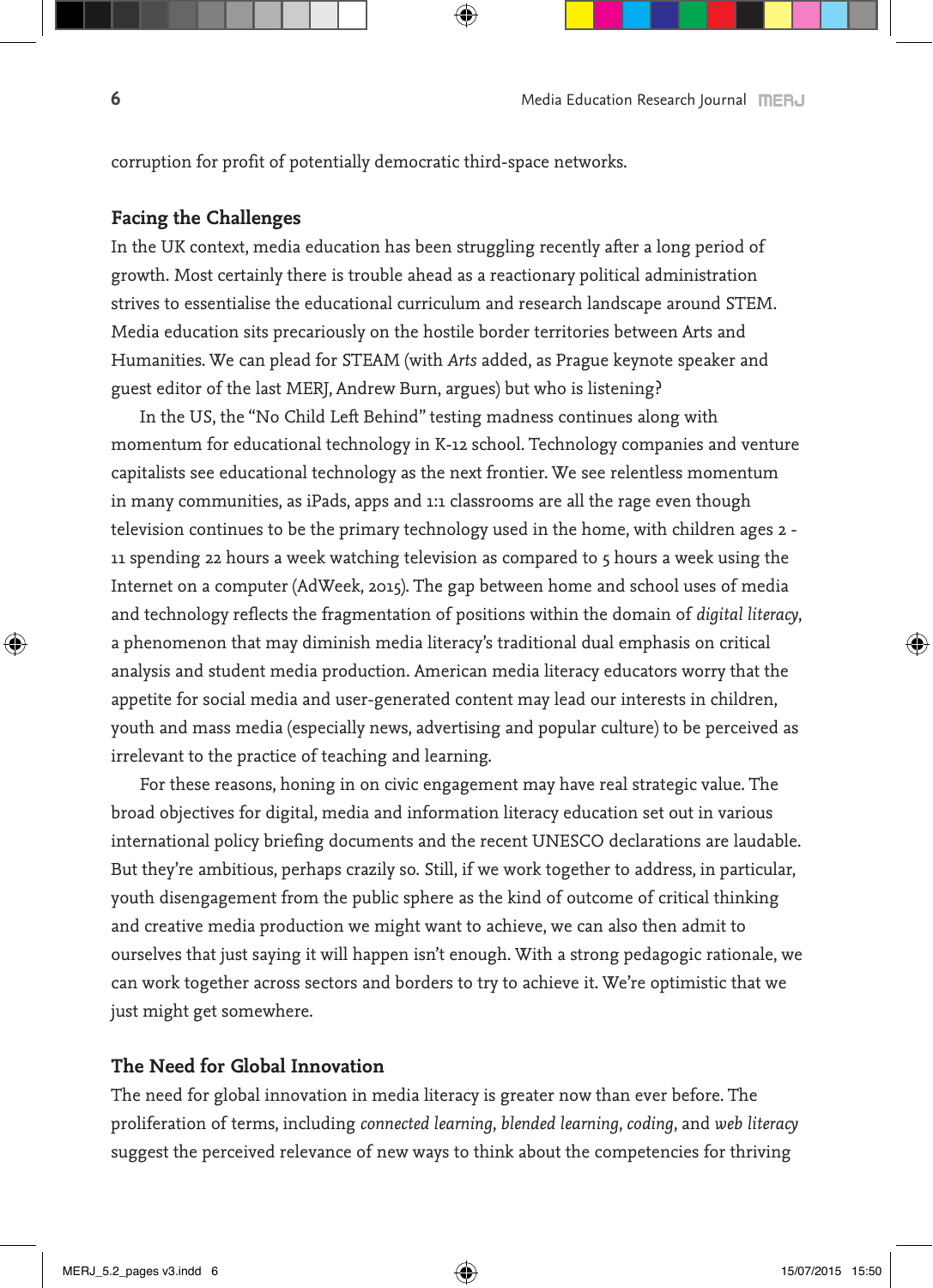in a digital age, and these terms reflect the growing diversity of stakeholders in education, industry, libraries, government, the creative communities, NGOs and activists. The increased politicization of education, reflecting larger fractures in society resulting from increasing inequality, have created tensions and competition as plenty of fear, uncertainty and doubt exist about the economic viability of higher education, for example, in the United States, where student debt loads now top \$1.2 trillion.

*Digital skills inequality* may be limiting the potential impact of media literacy education around the world. Evidence of this inequality is plentiful, thanks to impressive work by Sonia Livingstone and her many colleagues across Europe. We know that simply growing up with access to technology does not, in itself, lead to the uniform acquisition of digital competencies (EU Kids Online, 2014). Research by Esther Hargittai (2013) also shows clearly that uneven access to digital skills is largely a function of social class, not age. At the Prague conference, many researchers continued to plumb the significant EUKidsOnline dataset, gathered by dozens of dedicated researchers from more than 25,000 children across Europe. This work helps us consider the complex interplay between behavior, attitudes, experience and access to media and technology in the home and school.

Media literacy educators tend to use innovative pedagogical approaches that help children and youth gain Internet skills through activities that involve creativity, collaboration, critical thinking and communication. What can media literacy researchers learn from cross-national studies of implementation? At the Prague conference, we learned about media literacy in Croatia, Germany, Italy, the Netherlands, Belgium, and many in other countries. We learned about the value of developing strategies for working collaboratively with cultural partners. In countries like Brazil, where there is little focus on media and technology in preservice education for future teachers, we discovered that there is value in providing educators with on-ramp activities, like helping read and analyze the images and words on a yogurt container or discussions with teens about the use of sarcasm in an Internet gif or meme. In countries with a robust tradition of ed tech entrepreneurship, projects that use the power of image, language and sound can promote cultural understanding and respect for diversity. In analyzing the content and context of this work, we learned that when media literacy is conceptualized as protection against bad (Western) media, the use of synchronous online dialogue between learners in different cultures can help diminish the power of stereotypes. The range of 'good practices' that are emerging shows the energetic spirit of entrepreneurship is alive and well in European cultural sector, with support from city, state and national funding and with important visibility and awareness building being supported by philanthropies like the Evens Foundation.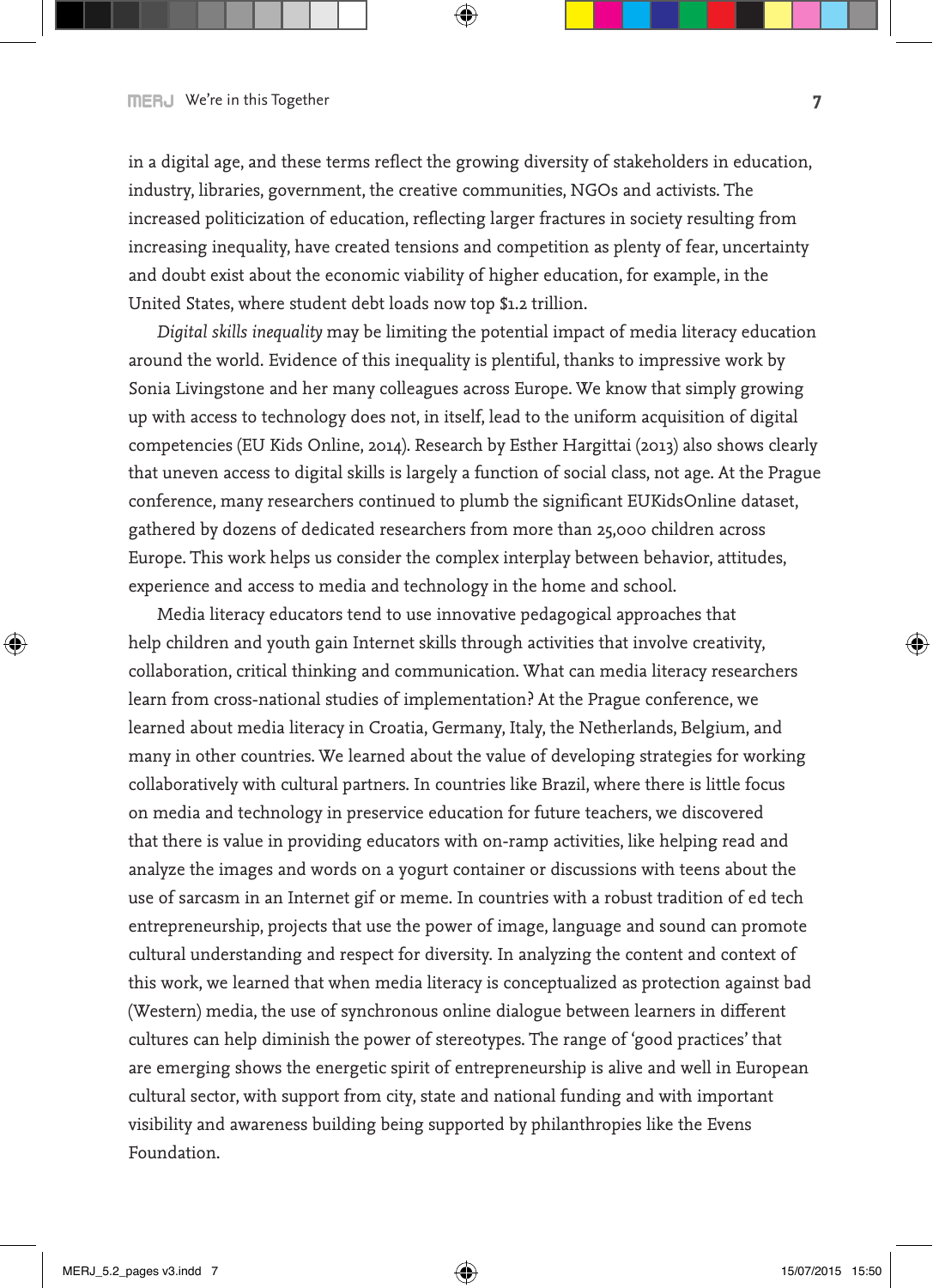Global dialogue using social media tools can help children and young people to engage in activities that enable them to recognize and resist stereotypes in both entertainment and news media. One example of this work is the "Connections" project developed by Sait Tuzel, a media literacy educator from Turkey and research fellow at the Media Education Lab. Middle-school students in California and Turkey analyzed media stereotypes of students, teachers and schools to learn to recognize how cultural values are articulated in entertainment. They created "day in the life" videos to depict their school and home environment, and they engaged in meaningful discussion about news events. Research showed students can identify cultural values in familiar media, but may not be comfortable talking about controversial current events. American students even gained new awareness of global power imbalances as they confront their own lack of access to global popular culture.

For media literacy research to thrive, we must continue to deepen our global dialogue. Innovation in media literacy education is, of course, highly situational and contextual; global gatherings help us recognize the many contextual elements that enable or contribute to effective work in the field. Even small-scale programs may contribute to innovation when the lessons learned are shared within the knowledge community. Such global partnerships advance new knowledge in the field.

The continued development of media education research and collaboration is an essential component for scholarship in media education that reflects an increasingly connected and interdependent world. In Prague, we learned about the increasing need for a range of modalities, competencies, skills and disposition that respond effectively and timely to the increasingly mediated, techno-centric and connected digital landscape for young people. Indeed, as keynote speakers Andrew Burn, Renee Hobbs and Divina Frau-Meigs noted, the landscape of digital culture today mandates a more central role for media education as a movement to prepare young people for engagement in daily life in a mediated world.

### **Special Issue Voices and Perspectives**

The articles, reports and reflections which are contained in these two special editions are directly informed by the 2014 Prague Summit, and further serve to illustrate the shift away from the sorts of medium-specific silos and paradigm dogma we describe. So, we publish across these two journals an array of research articles, 'research forum' and 'voices from the field' reflections, as well as book reviews.

In the *Media Education Research Journal*, Donna Chu, in 'Media From Afar: A Case Study of Mars Media in Hong Kong' starts us off and immediately de-couples our subject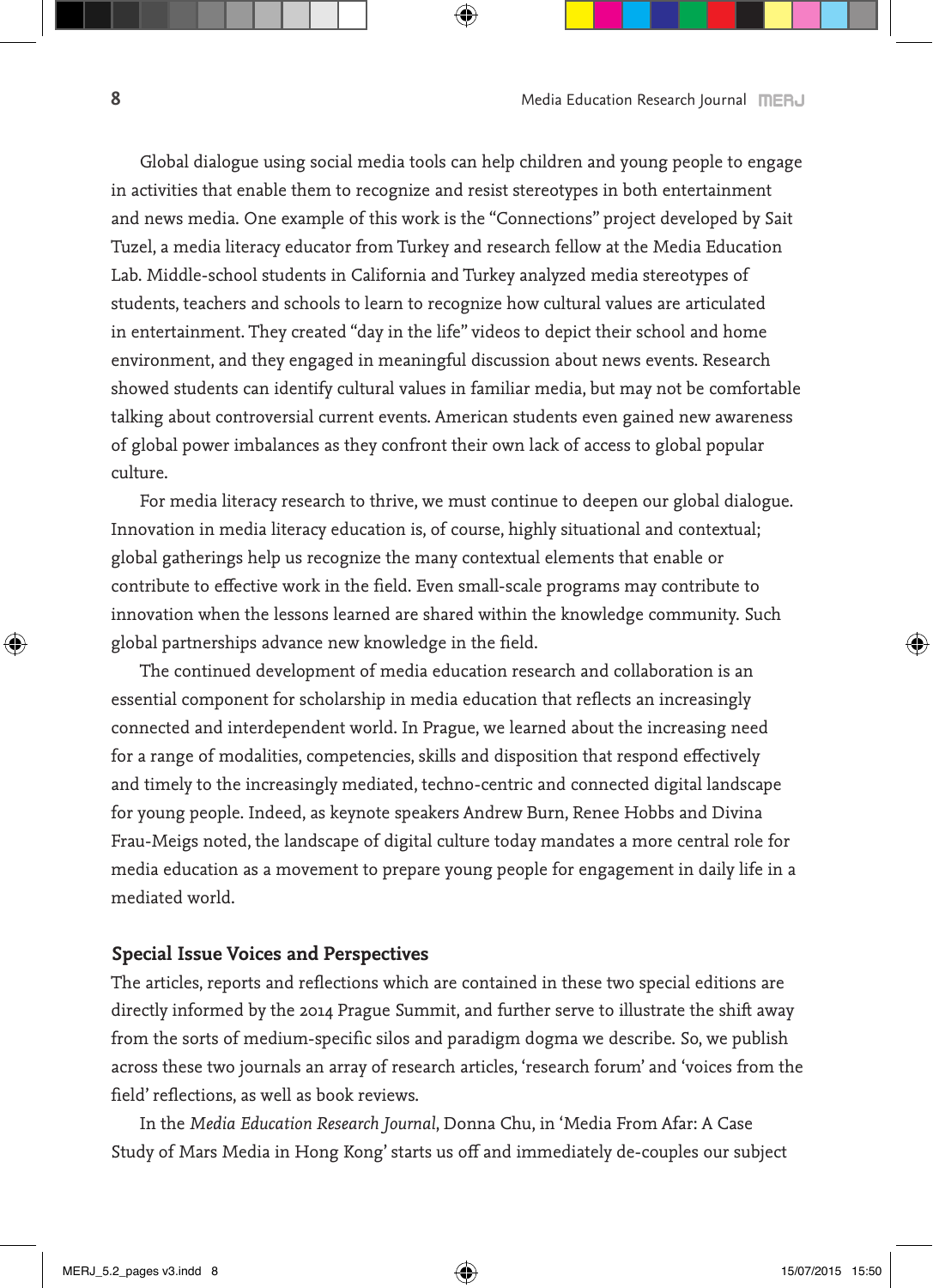from its often narrow and Eurocentric tradition. Next, Mark Dunford and Tricia Jenkins examine the narrative appeal of media literacies in 'Understanding the Media Literacy of Digital Storytelling'. In 'Definitions Don't Matter: Digital Literacy and the Undoing of Subject Media?' Alex Kendall and Geraldine Murphy use Renee Hobbs' keynote address as a touchstone for a return to the operational status of our curriculum field. Finally, Summit keynote speaker Paul Mihailidis examines the 'The Risk of Empowerment Narratives in Global Media Education'. Alongside this collection of research first shared at the conference, MERJ is pleased to publish Will Merrin's latest provocation on the need for Media Studies to 'fight for the user'.

In the *Journal of Media Literacy Education*, we begin with an essay by MERJ editor Julian McDougall and colleagues, 'Media Literacy, Education & (Civic) Capability: A Transferable Methodology,' which advances arguments from their Prague paper looking at young people's capacity for civic activism in the UK. Henrike Friedrichs' 'Media-educational Habitus of Future Educators in the Context of Education in Day-care Centres' looks into the places which exist outside 'formal' education contexts, but where our subject still thrives. In 'Digital Competence Education,' Ida Cortoni sets out a new 'proposal for operationalization of the critical dimension' and while we began the research articles with an Asian case-study, so we end with a European one; the finale article from JMLE is Anamaria Neag's take on 'Media Literacy and the National Core Curriculum,' which she describes as something of a 'curate's egg,' mostly bad but with some redeeming qualities.

In the shorter 'research forum pieces' and 'voices from the field' which MERJ and JMLE also publish, we share a range of current research from the media education community. Ross Adamson takes us through some of his teaching in the field of factual filmmaking in 'Stepping Up and Stepping Back: Identity and Voice in Undergraduate Documentary Filmmaking. And in the final MERJ forum piece, Anna Zaluczkowska tells us about her experiences in 'Let Me Tell You a Story: Teaching Transmedia in HE.' The 'voices' in JMLE include Claudia D'Antoni's report on the '2.0 School and Generaziona Digitale' in Italy. Exemplifying the Prague Summit's uncoupling of media literacy from more technologically focused areas of media education, Tessa Jolls reflects on 'The New Curricula: how media literacy education transforms teaching and learning'. In the same vein, 'Collaboration, Pedagogy and Media: Short-term Summer Program Emphasizes Project-based and Socialemotional Learning' is William R. Bowden's contribution. Henrike Friedrichs examines a cultural tool which was much discussed in Prague, in 'Video Game Use from the Parents' Point of View: Habitus Forms in the Context of Parental Mediation.'

MERJ offers a review of a new edited collection on *Cultural Work and Higher Education* and a discursive review / interview with Paul Mihailidis on his recent publication *Media*